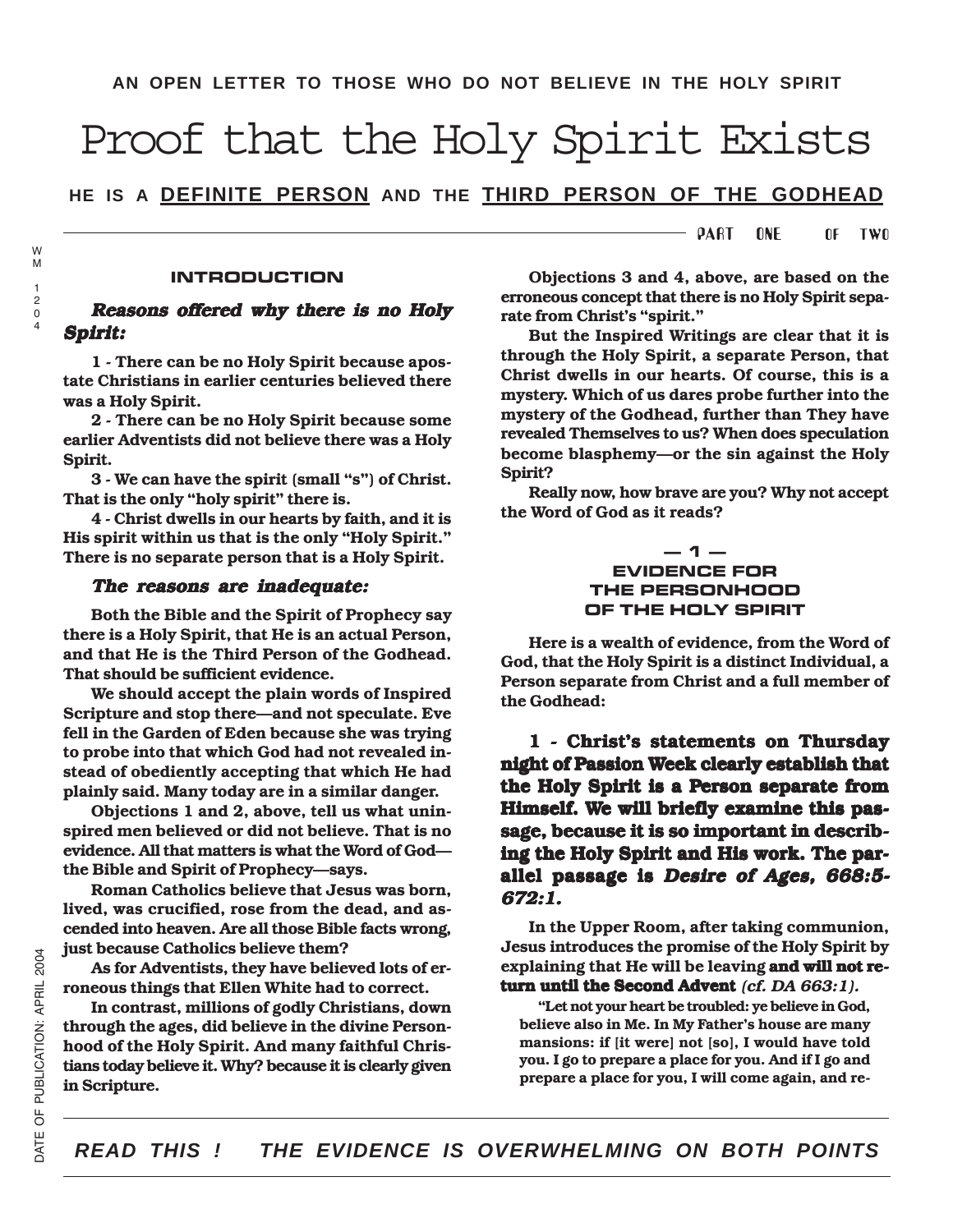ceive you unto myself; that where I am, [there] ye may be also."—John 14:1-3.

Jesus explains that they will be able to pray to Him, even though He is in heaven; and that, if they are obedient, He will send them a most wonderful Gift which will provide them with the help they will so much need.

"And whatsoever ye shall ask in My name, that will I do, that the Father may be glorified in the Son. If ye shall ask any thing in My name, I will do it. If ye love Me, keep My commandments. And I will pray the Father, and He shall give you another Comforter, that He may abide with you for ever; Even the Spirit of truth; whom the world cannot receive, because it seeth Him not, neither knoweth Him: but ye know Him; for He dwelleth with you, and shall be in you."—John 14:13-17.

Christ had been a comforter to His disciples for several years. But, henceforth, through "another Comforter," someone different than Himself, He would now be able to provide them with that comfort. That "coming," prior to His Second Advent, would have to be done through the Holy Spirit.

"Comfort" is a key word here. Jesus promised to come to them with comfort; yet He tells them that it will be through "another Comforter," someone else, that the comfort would be coming. It would be the other Person, the Holy Spirit, who would be bringing that comfort.

"I will not leave you comfortless: I will come to you."—John 14:18.

 Indeed, Jesus tells them that both He and the Father will come unto them.

"Judas saith unto Him, not Iscariot, Lord, how is it that Thou wilt manifest Thyself unto us, and not unto the world? Jesus answered and said unto him, If a man love Me, he will keep My words: and My Father will love him, and We will come unto him, and make Our abode with him."—John 14:22-23.

"These things have I spoken unto you, being [yet] present with you. But the Comforter, which is the Holy Ghost, whom the Father will send in My name, He shall teach you all things, and bring all things to your remembrance, whatsoever I have said unto you."—John 14:25-26.

 Again, Jesus mentions the paradox that, because He is going away, they will be comforted.

"Let not your heart be troubled, neither let it be afraid. Ye have heard how I said unto you, I go away, and come again unto you. If ye loved Me, ye would rejoice, because I said, I go unto the Father: for My Father is greater than I."—John 14:27-28.

 They now leave the Upper Room and start toward the Garden of Gethsemane, as Jesus continues explaining about the coming of the Comforter. He emphasizes that they are to abide in Him by obeying His Word; and the Comforter will dwell with them, guiding, instructing, and encouraging them.

"If ye keep My commandments, ye shall abide in My love; even as I have kept My Father's commandments, and abide in His love."—John 15:10.

Once again, Jesus mentions that He will definitely be leaving—and will be gone. But He immediately connects it with the wonderful promise that the other comforter, the Holy Spirit, will take His place.

"But now I go My way to Him that sent Me; and none of you asketh Me, Whither goest Thou? But because I have said these things unto you, sorrow hath filled your heart. Nevertheless I tell you the truth; It is expedient for you that I go away: for if I go not away, the Comforter will not come unto you; but if I depart, I will send Him unto you."—John 16:5-7.

While Jesus was with them, He not only brought instruction and encouragement, He also brought correction and warnings. While Jesus is away in heaven, the Holy Spirit will be on earth and do the same work.

"And when He is come, He will reprove the world of sin, and of righteousness, and of judgment: of sin, because they believe not on Me; of righteousness, because I go to My Father, and ye see Me no more; of judgment, because the prince of this world is judged."—John 16:8-11.

And the Holy Spirit would provide them with additional instruction.

"I have yet many things to say unto you, but ye cannot bear them now. Howbeit when He, the Spirit of truth, is come, He will guide you into all truth: for He shall not speak of Himself; but whatsoever He shall hear, [that] shall He speak: and He will show you things to come. He shall glorify Me: for He shall receive of Mine, and shall show [it] unto you."—John 16:12-14.

Reading the above passages, is it not obvious that Jesus is talking about a Person different than Himself—a Person on earth while He. Jesus, is in heaven?

Once again, Jesus speaks about His coming departure—how He will be in heaven and we can pray to Him there.

"And in that day ye shall ask Me nothing. Verily, verily, I say unto you, Whatsoever ye shall ask the Father in My name, He will give [it] you . . I came forth from the Father, and am come into the world: again, I leave the world, and go to the Father."— John 16:23, 28.

In the fully inspired commentary on this entire passage (Desire of Ages, chapter 73), Ellen White speaks of this Comforter, the Holy Spirit, as a separate Person—and refers to Him as "He," indicating He is a separate Person. The Holy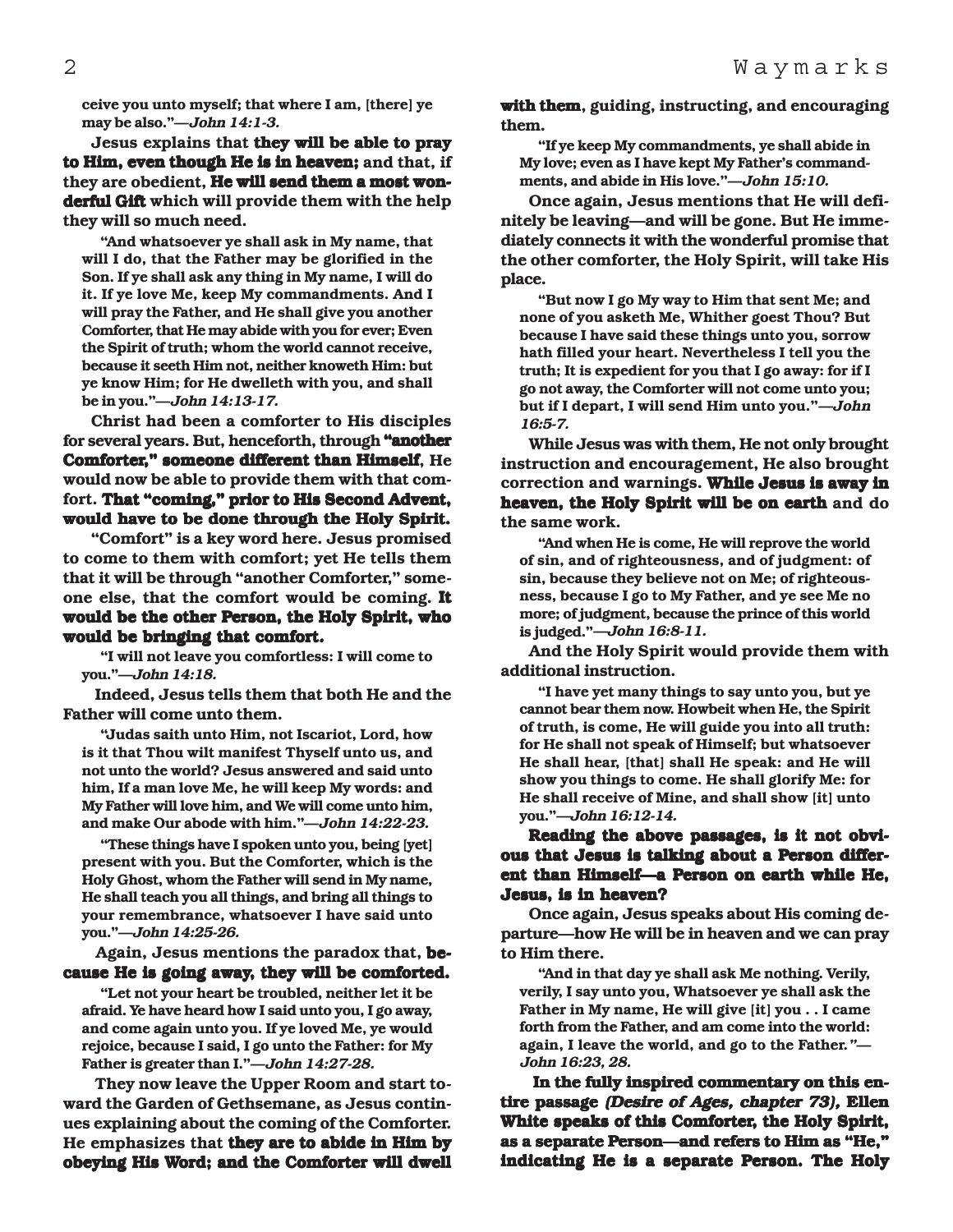Spirit is sent by Christ, but is not Christ. He is "Christ's Spirit," in the sense He is sent by Christ, but He is not Christ. Between pages 669 and 671, "He," Him," "His," or "Himself" is used 25 times in reference to the Holy Spirit. But that is understandable; for the King James correctly translates those pronouns as "He," because the Greek of the passages about the Holy Spirit are in the masculine, not the neuter. The Holy Spirit is not Christ's attitude, feelings, or spirit—but a separate Person.

#### And this Person is a Member of the Godhead.

"Before this the Spirit had been in the world; from the very beginning of the work of redemption He had been moving upon men's hearts. But while Christ was on earth, the disciples had desired no other helper. Not until they were deprived of His presence would they feel their need of the Spirit, and then He would come.

"The Holy Spirit is Christ's representative, but divested of the personality of humanity, and independent thereof. Cumbered with humanity, Christ could not be in every place personally. Therefore it was for their interest that He should go to the Father, and send the Spirit to be His successor on earth. No one could then have any advantage because of his location or his personal contact with Christ. By the Spirit the Saviour would be accessible to all. In this sense He would be nearer to them than if He had not ascended on high."—Desire of Ages, 669.

Jesus said, "The Comforter, which is the Holy Ghost, whom the Father will send in My name, He shall teach you."—John 14:26. How can it be more plain? The Comforter is the Holy Spirit, and the Father will send Him as Christ's representative.

#### Read the entire passage in Desire of Ages. It clearly speaks of the Holy Spirit as a Person different than Christ—and One that is also God.

"He rejoiced because of the abundant help He had provided for His church. The Holy Spirit was the highest of all gifts that He could solicit from His Father for the exaltation of His people. The Spirit was to be given as a regenerating agent, and without this the sacrifice of Christ would have been of no avail. The power of evil had been strengthening for centuries, and the submission of men to this satanic captivity was amazing. Sin could be resisted and overcome only through the mighty agency of the Third Person of the Godhead, who would come with no modified energy, but in the fullness of divine power. It is the Spirit that makes effectual what has been wrought out by the world's Redeemer. It is by the Spirit that the heart is made pure. Through the Spirit the believer becomes a partaker of the divine nature."—Desire of Ages, 671.

# 2 - The Bible says things about the Holy Spirit which could only be said of a definite Person, separate from Christ.

First, He exhibits five attributes of a person: He has intellect—"The Spirit searches all things"  $(1 Cor 2:10)$ . He has knowledge—The Holy Spirit understands the mind of God (1 Cor 2:11). He has a mind—The Father knows the mind of the Spirit (Rom 8:27). He has emotions—"Grieve not the Holy Spirit of God" (Eph 4:30). The Holy Spirit is grieved when we lie (v. 25), are angry (v. 26), steal or are lazy (v. 28), or speak unkind words  $(v. 29)$ . He has a will (Acts 8:29, 39).

Second, He does ten things which a divine Person would do: He testifies—"He will bear witness of Me" (John 15:26). He helps—He is the "Comforter" (John 14:16). He teaches-He teaches us (John 14:26). He guides—He guides us in our search for truth (John 16:13). He convinces and convicts—He convicts the world of sin, righteousness, and judgment (John 16:8). He regenerates  $(Exe 36:25-27;$  Titus 3:5). He intercedes  $(Rom)$ 8:26, 34; Heb 7:25). He commands (Acts 13:2). He sends out  $(Acts 13:4)$ . He forbids and prohibits (Acts 16:6).

Third, certain things can be done toward Him, which could not be done if He did not have a personality; He can be obeyed—In Acts 10, the Lord told Peter to go to the house of Cornelius. He obeyed the Holy Spirit and went. He can be resisted—Stephen told the Jews, about to stone him, that they were "stiff-necked . . always resisting the Holy Spirit" (Acts 7:51). He can be **grieved—The Holy Spirit is grieved when a person** sins (Eph 4:30; cf. Isa  $63:10$ ). He can be blasphemed (Matt 12:32; Mark 3:29-30). He can be lied to  $(Acts 5:3)$ .

Fourth, He is frequently referred to in the grammatical masculine (John 15:26, John 16:13-14).

## 3 - Additional Bible facts about the Personhood of the Holy Spirit.

1—Some say that the descriptions of the personality of the Holy Spirit in the New Testament are only personifications. But such an explanation would clearly destroy the meaning of such passages as John 14:26;16:7-11; Rom 8:26.

2—The word, *pneuma* [Spirit], is a naturally occurring Greek neuter; yet the masculine pronoun, ekeinos [that or that one] is used of the Holy Spirit in John 16:14.

M 1

> $\mathfrak{p}$ 0 4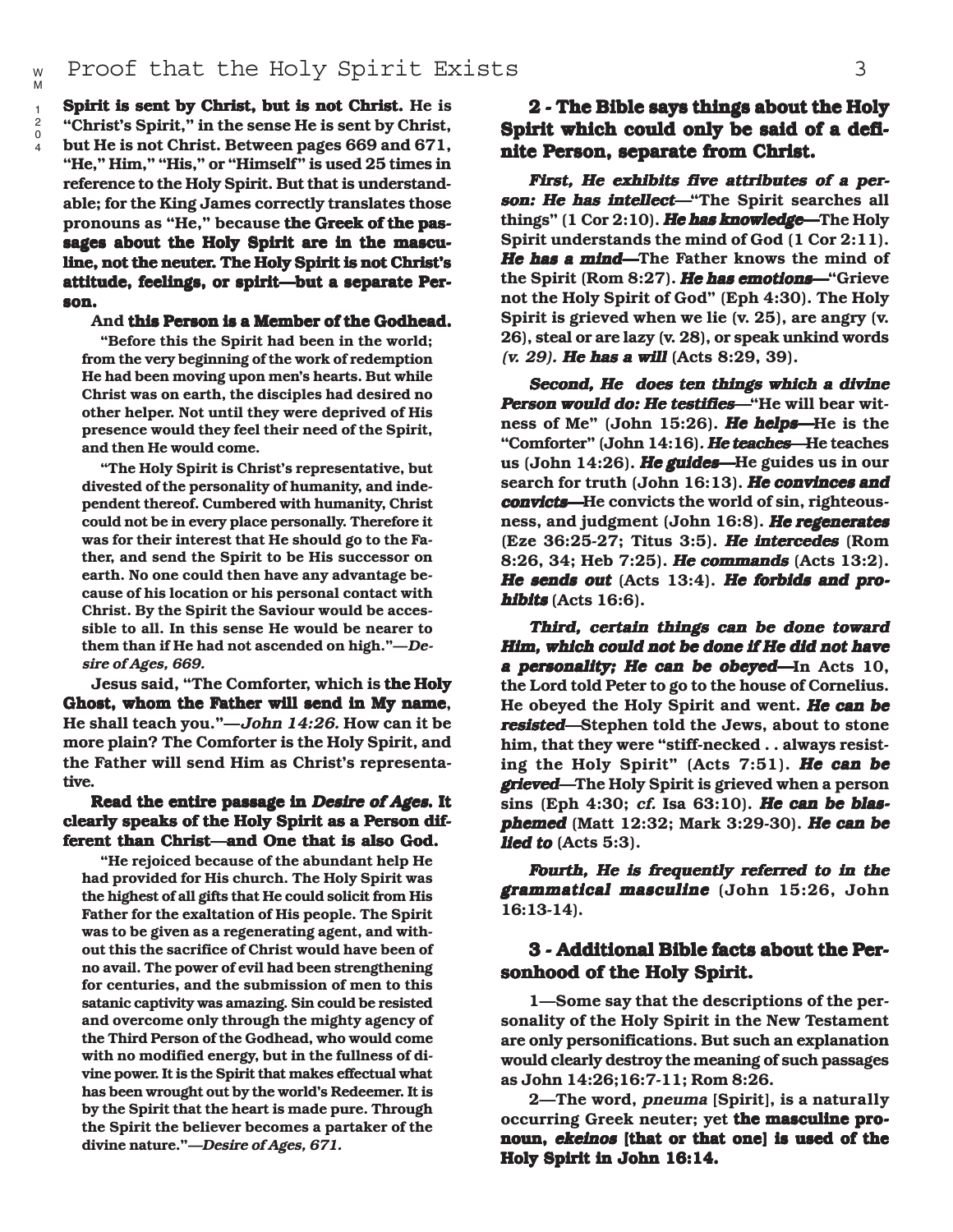$\bigcirc$ 

3—In many Greek texts, hos [which or the one which], a masculine relative pronoun, is used in Ephesians 1:14 to refer to the Holy Spirit. The Holy Spirit is a definite Person, not an immaterial nothingness.

4—He is called the "Paraclete" [Parakletos] the Comforter, Advocate, or Helper (John 14:26; 15:26; 16:7). This is another indication, not only of His personality but of His personhood. "Comforter" is parakletos, in the Greek, and means "one called along side to help." Parakletos, cannot be translated by "comfort" or be regarded as the name of any abstract influence. It has to refer to a distinct person. Another indication that a person is meant is the fact that the Holy Spirit, as Comforter, is placed in juxtaposition with Christ as the Comforter about to depart, to whom the same term is applied in 1 John 2:1.

5—The characteristics of a person are ascribed to Him, such as **intelligence** (John  $14:26$ ;  $15:26$ ; Rom 8:16).

6—The fact that **He has a will** is an important characteristic of His personhood (Acts 16:7; 1 Cor 12:11).

7—Another characteristic of this Divine Person are His **affections** (Isa  $63:10$ ; Eph  $4:30$ ).

8—He performs the distinct acts of a person. He searches, speaks, testifies, commands, reveals, strives, creates, makes intercession, raises the dead, etc. (Gen  $1:2$ ; 6:3; Luke  $12:12$ ; John 14:26; 15:26; 16:8-10; Acts 8:29; 13:2; Rom 8:11; 1 Cor 2:10). Only a definite person could do all of these things; it could not be a mere power or influence.

9—He stands in such a relationship to other persons, that His own personality and personhood are implied. He is placed in juxtaposition with the apostles (Acts 15:28), with Christ (John 16:14), and with the Father and the Son (Matt 28:19; 1 Peter 1:1-2; Jude 20-21). How could He be shown as a Person separate from the Father and the Son, if He was only part of them?

10—There are also passages of Scripture in which the Holy Spirit is distinguished as a person apart from His own power (Luke  $1:35; 4:14;$ Acts 10:38; Rom 15:13; 1 Cor 2:4). Yet such passages would become redundant, meaningless, and even absurd, if they were explained as indicating that the Holy Spirit were merely "a power" or inanimate force. In the above quoted passages, substitute the word "power" or "influence" for the name,

"Holy Spirit"—and see how ridiculous the sentences become.

# 4 - The Spirit of Prophecy mentions things about the Holy Spirit which could only be said of a definite Person, separate from Christ.

The Holy Spirit is spoken of as an "agency." Ellen White uses that term in reference to persons, not things such as attitudes, feelings, or spirits. Here are several examples: DA 322, 671, 675, MH 417, TM 144, 175, 378, 403, 1SM 134, 190, GW 286, 4T 372, PP 405, FE 189, CT 37, Ev 169, ML 43. Christ's attitude might be an instrumentality, but it would not be an agency.

The Holy Spirit is spoken as a "Teacher." Ellen White uses that word, in context, as though the Holy Spirit is a distinct person. Here are several examples: DA 670-671, MH 248, SC 91, SD 30, CT 361, 484, CH 371, 561, GW 284, 468, GC xi, TM 119, 6T 115.

The Holy Spirit is called the "Representative" who represents Christ in our world. Here are several examples: DA 277, 352, 669, AA 47, 50, MB 132, MYP 17, TM 15, 73, 215, 257, Ev 187, 6BC 1053, 7BC 922, CT 68, 418, 450, FE 363, 526.

The Holy Spirit is said to have a special "office" or "office work." Here are several examples: DA 669-672, AA 52, SC 91, 1SM 134-135, FE 227, 385, TM 476, MYP 107, ML 45, MB 91, CSW 40. Ev 187.

The Holy Spirit is called a "Heavenly Visitant." Here are two examples: 8T 62; CT 364.

The Holy Spirit is called a "Witness." Here are three examples: DA 539, 651 ("Divine Witness"), CT 68 ("Faithful and True Witness").

The Holy Spirit is called "a Watcher." This is a special term for divinity (see Daniel 4:13, 17). Here are several examples: Watcher: MM 151, CT 369; Holy Watcher: DA 650; MM 206; CT 370.

The Holy Spirit has a number of attributes which attest to His Personhood. They are mentioned so frequently that we will not give Spirit of Prophecy references:

He has a voice, power, and a presence. He has been promised to us. He can be grieved and sinned against.

He can aid or help us. He can control us. He can descend on us. He can energize us. He can en-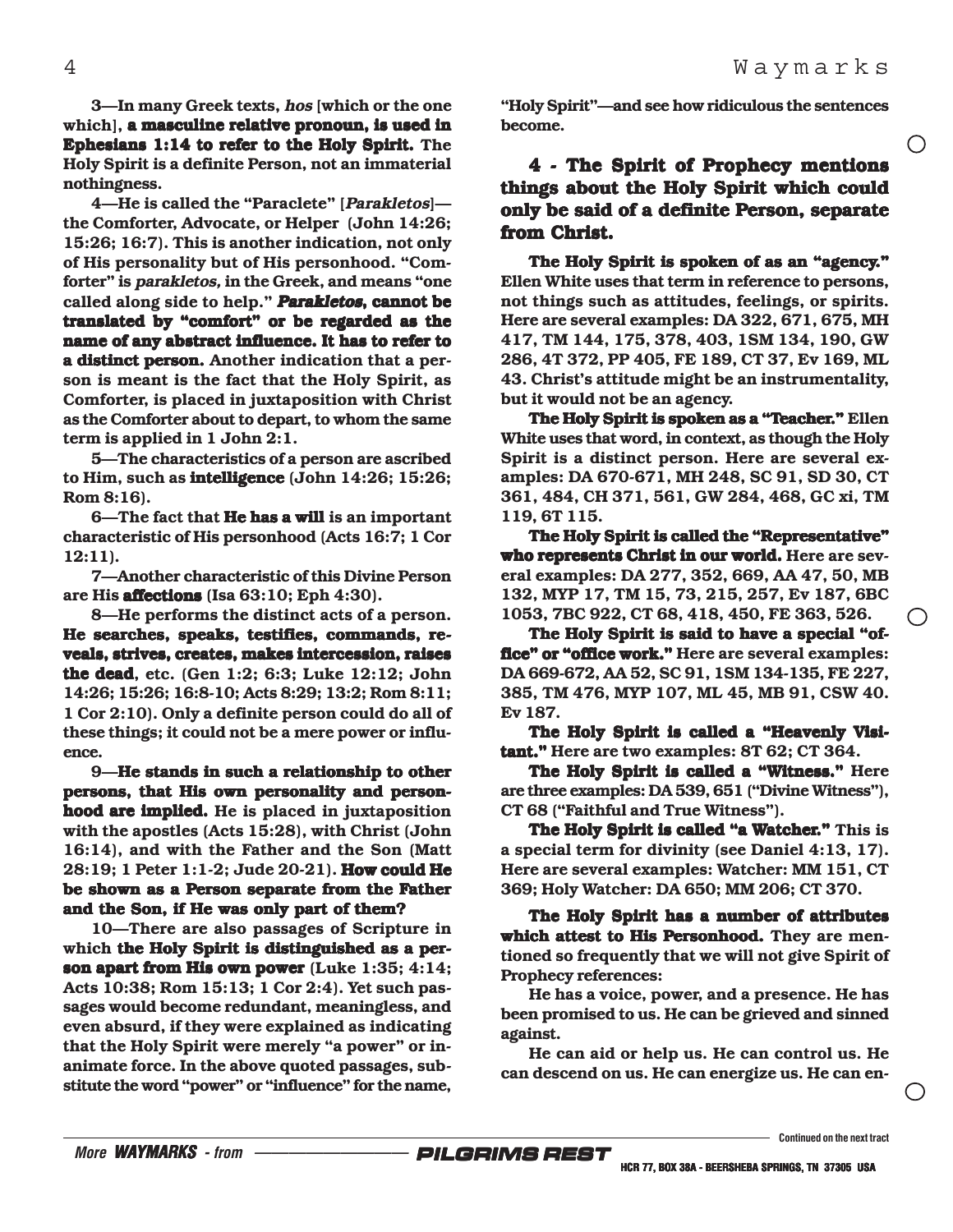# Proof that the Holy Spirit Exists

**HE IS A DEFINITE PERSON AND THE THIRD PERSON OF THE GODHEAD**

#### PART TWO OF TWO

**Continued from the preceding tract in this series**

lighten us. He can influence us. He can minister to us. He can plead with us. He can reprove us. He can give us messages. He can write on our hearts.

## 5 - Christ is in heaven and the Holy Spirit, a separate Person and His Representative, is on earth.

A Definite Person—"We need to realize that the Holy Spirit, who is as much a person as God is a person, is walking through these grounds."-Manuscript 66, 1899 (Evangelism, 616).

"The Holy Spirit is a person, for He beareth witness with our spirits that we are the children of God. When this witness is borne, it carries with it its own evidence. At such times we believe and are sure that we are children of God . .

"The Holy Spirit has a personality, else He could not bear witness to our spirits and with our spirits that we are the children of God. He must also be a divine person, else He could not search out the secrets which lie hidden in the mind of God. 'For what man knoweth the things of God, save the spirit of man which is in him? even so the things of God knoweth no man, but the Spirit of God.' "—Manuscript 20, 1906 (Evangelism, 616- 617).

Christ's Representative—"The Lord Jesus acts through the Holy Spirit; for it is His representative."—Messages to Young People, 55.

"He [Christ] would intercede for them, and would send them His own representative, the Holy Spirit, who would attend them in their work. This representative would not appear in human form, but by faith would be seen and recognized by all who should believe in Christ."—Review (October 26, 1897).

"Christ, as Mediator, is the great Minister in the work of redemption. The Holy Spirit is His representative in our world, to execute the divine purpose of bringing to fallen man power from above, that he may be an overcomer."—7 Bible Commentary, 922.

Christ in heaven and the Holy Spirit on earth—"Jesus had assured them that He would send the Comforter, as an equivalent for His visible presence." - 3 Spirit of Prophecy, 256.

"Cumbered with humanity, Christ could not be

in every place personally; therefore it was altogether for their advantage that He should leave them, go to His Father, and send the Holy Spirit to be His successor on earth. The Holy Spirit is Himself divested of the personality of humanity and independent thereof. He [Christ] would represent Himself as present in all places by His Holy Spirit, as the Omnipresent." $-14$  Manuscript Releases, 23 (Manuscript 5a, 1895; Desire of Ages, 669-670 is similar).

"The Saviour promised that His presence would be always with them. Through the Holy Spirit He would be even nearer to them than when He walked visibly among men."-Ministry of Healing, 104.

In the Old Testament—"Before this the Spirit had been in the world; from the very beginning of the work of redemption He had been moving upon men's hearts. But while Christ was on earth, the disciples had desired no other helper. Not until they were deprived of His presence would they feel their need of the Spirit, and then He would come."— Desire of Ages, 669.

"The Spirit was not then [in ancient times] given in power because Jesus was not yet glorified."—<sup>1</sup> Manuscript Release, 364 (Manuscript 148, October 8, 1899).

"The Holy Spirit was eagerly sought for in the schools of the prophets." $-12$  Manuscript Release 147 (Manuscript 69, June 19, 1908).

"The time [after Christ's ascension] had now come. The Spirit had been waiting for the crucifixion, resurrection, and ascension of Christ. For ten days the disciples offered their petitions for the outpouring of the Spirit, and Christ in heaven added His intercession."—6 Bible Commentary, 1055.

**— 2 —**

## **EVIDENCE FOR THE DIVINITY OF THE HOLY SPIRIT**

## 1 - Christ speaks of the Holy Spirit as a Member of the Godhead:

Not long after giving that instruction on Thursday evening, Christ was standing on the Mount of Olives with His disciples—and He spoke these words: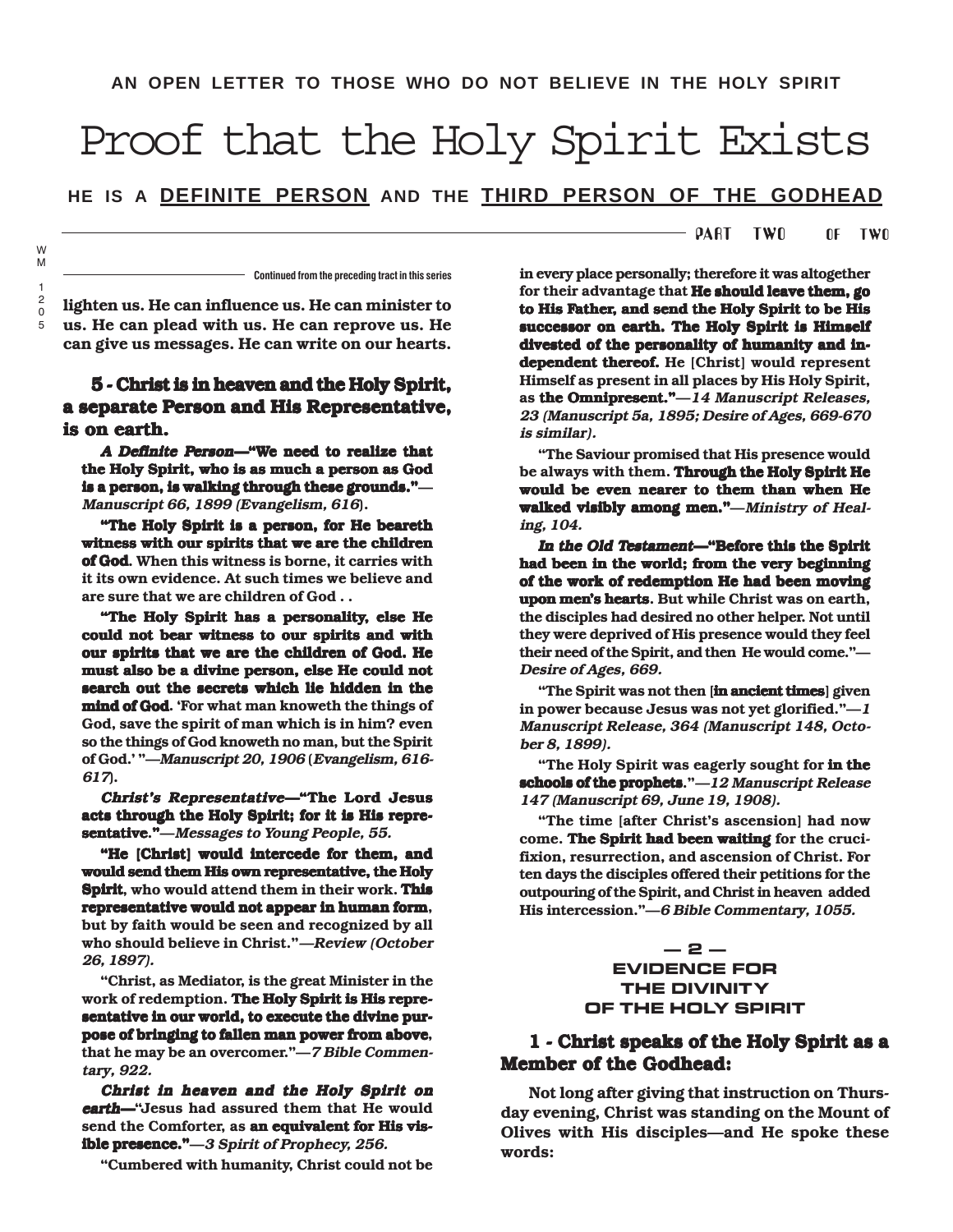"And Jesus came and spake unto them, saying, All power is given unto Me in heaven and in earth. Go ye therefore, and teach all nations, baptizing them in the name of the Father, and of the Son, and of the Holy Ghost: Teaching them to observe all things whatsoever I have commanded you: and, lo, I am with you alway, even unto the end of the world. Amen."—Matthew 28:18-20.

 Those extremely important words—part of the Great Commission—clearly state that the Holy Spirit is (1) a Person who is separate from Christ, (2) on the same divine status with Christ and the Father, and  $(3)$  that Christians are to be baptized into all three, not just one or two of them. The phrase, "baptizing them in the name of the Father, and of the Son, and of the Holy Ghost" would be meaningless if those three facts were not true. The phrase means we are to be baptized into submission and obedience to all three. To deny the Holy Spirit's existence is to deny your baptismal vows.

# 2 - Other passages in the Bible which point to the full divinity of the Holy Spirit:

First, He has the attributes of divinity: He is Omniscient (1 Cor 2:10-12; Rom 11:33). He is Omnipotent (Job 33:4; Gen 1:2). He is Omnipresent (Ps  $139:7-10$ ; John  $14:17$ ). He is Eternal (Heb  $9:14$ ). He is Holy (Matt 12:32). He is Love (Gal 5:22). He is Truth (John 14:17; 15:26).

Second, He does the works of divinity: The **Creation** (Gen 1:2; Ps  $104:30$ ; Job  $26:13$ ). The Birth of Christ (Matt 1:20). The Inspiration of God's Word  $(2$  Peter 1:21). The New Birth (Titus  $3:5$ ; John  $3:6$ ). Intercession (Rom  $8:26$ ). Ministry  $(John 14:16)$ .

# 3 - Additional Bible facts which attest to the Divinity of the Holy Spirit.

 1—The Deity of the Holy Spirit is indicated by several factors, one of which is that **Divine names** are given to Him  $(Ex\ 17:7; \text{ compare } 2 \text{ Peter } 1:2;$ Heb 3:7-9; Acts 5:3-4; 1 Cor 3:16; 1 Tim 3:16).

2—He has the attributes of the Godhead. One example is His **omniscience** (Isa  $40:13-14$ ). He has fullest knowledge.

3—The Holy Spirit is eternal (Heb 9:14).

4—The Holy Spirit does divine works, such as creation (Gen 1:2; Job 26:13; 33:4).

5—The Holy Spirit can create and restore (Ps 104:30).

6—The Holy Spirit regenerates men; that is, He works in them the New Birth (John 3:5-6; Titus 3:5).

7-The Holy Spirit can raise the dead (Rom 8:11).

 8—As with Christ, divine honor is ascribed to  $\lim$  (Matt 28:19; Rom 9:1).

9—The Holy Spirit both **inspires and enables** men to do the tasks assigned them (Ex 28:3; 35:35; 1 Sam 11:6;16:13-14).

10—The Holy Spirit has a part in the work of redemption in several ways, among which is the fact that He prepared, or had a part in preparing, a body for Christ and thus enabled Him to become a sacrifice for sin (Luke 1:35; Heb 10:5-7).

11—At His baptism, Christ was anointed with the Holy Spirit (Luke  $3:22$ ). How could that be, if the Holy Spirit is Christ?

12—The Holy Spirit inspired the writing of Scripture, and in this way aids in bringing to mankind the truths of God (1 Cor 2:13; 2 Peter 1:21).

13—He provides regeneration and sanctification, thus forming and increasing the body of Christ, His Church, and dwells in it (Eph 1:22-23; 2:22; 1 Cor 3:16; 12:4-31).

14—The Holy Spirit testifies of Christ and leads His people into truth,—both of which are very important, not only to the glorification of God and of Christ, but also to the salvation of man (John 15:26; 16:13-14; Acts 5:32; Heb 10:15; 1 John 2:27).

## 4 - The Spirit of Prophecy speaks of the Holy Spirit as a Member of the Godhead:

Here are additional divinely inspired passages which speak of the Holy Spirit as part of the Godhead:

"Evil had been accumulating for centuries, and could only be restrained and resisted by the mighty power of the Holy Spirit, the Third Person of the Godhead, who would come with no modified energy, but in the fullness of divine power. Another spirit must be met; for the essence of evil was working in all ways, and the submission of man to this satanic captivity was amazing."—Testimonies to Ministers, 392.

"The prince of the power of evil can only be held in check by the power of God in the Third Person of the Godhead, the Holy Spirit."-Special Testimonies, Series A, No. 10, 37 (Evangelism, 617).

"By the Spirit which searches all things, even the deep things of God, have been revealed precious truths which cannot be described by pen or voice."—Sons and Daughters of God, 34.

"The Godhead was stirred with pity for the race, and the Father, the Son, and the Holy Spirit gave Themselves to the working out of the plan of redemption."—Counsels on Health, 222.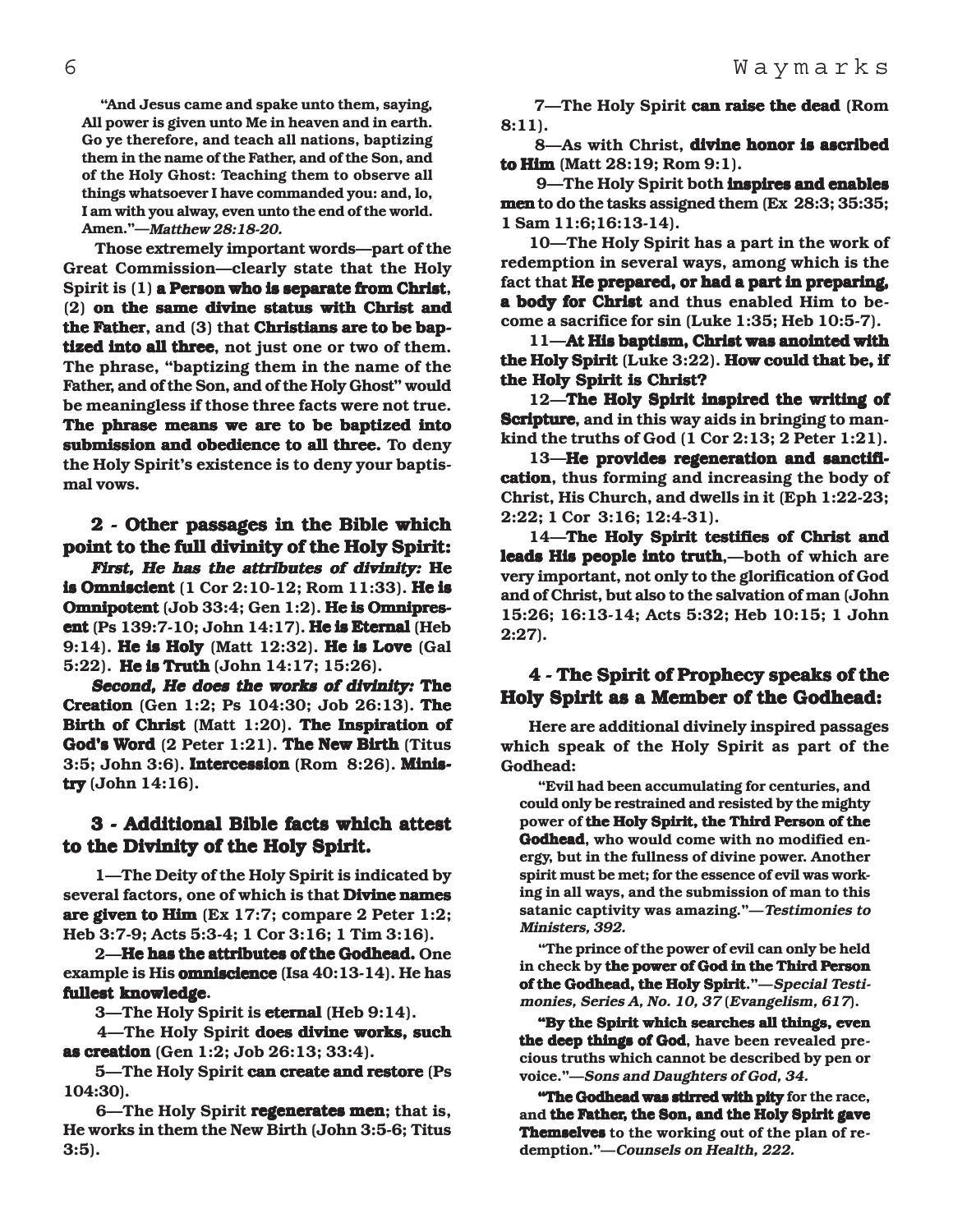"The three powers of the Godhead, the Father, the Son, and Holy Spirit, are pledged to be their strength and their efficiency in their new life in Christ Jesus."—Australian Union Conference Record, October 7, 1907.

"We are to co-operate with the three highest powers in heaven—the Father, the Son, and the Holy Ghost—and these powers will work through us, making us workers together with God."—Special Testimonies, Series B, No. 7, 51 (Evangelism, 617).

"When we have accepted Christ, and in the name of the Father, and of the Son, and of the Holy Spirit have pledged ourselves to serve God, the Father, Christ, and the Holy Spirit—the three dignitaries and powers of heaven pledge themselves that every facility shall be given to us if we carry out our baptismal vows to "come out from among them, and be . . separate . . and touch not the unclean thing."—6 Bible Commentary, 1075 (Manuscript 85, 1901).

"Our sanctification is the work of the Father, the Son, and the Holy Spirit . . Have you been born again? Have you become a new being in Christ Jesus? Then cooperate with the three great powers of heaven who are working in your behalf." $-7$ Bible Commentary, 908 (Manuscript 11, 1901).

"The Comforter that Christ promised to send after He ascended to heaven, is the Spirit in all the fullness of the Godhead, making manifest the power of divine grace to all who receive and believe in Christ as a personal Saviour. There are three living persons of the heavenly trio; in the name of these three great powers—the Father, the Son, and the Holy Spirit—those who receive Christ by living faith are baptized, and these powers will cooperate with the obedient subjects of heaven in their efforts to live the new life in Christ."—Special Testimonies, Series B, No. 7, pp. 62-63 (1905, Evangelism, 615).

 "The Father, the Son, and the Holy Ghost supply the power that makes him victorious in every conflict with the prince of darkness."—6 Manuscript Releases, 167 (Letter 200, December 15, 1902).

"They pledge themselves to devote their lives to God's service; and the three great powers in heaven, the Father, the Son, and the Holy Spirit, pledge Themselves to cooperate with them, to work in and through them."—6 Manuscript Releases, 166 (Manuscript 118, October 6, 1902).

"As a Christian submits to the solemn rite of baptism, the three highest powers in the universe the Father, the Son, and the Holy Spirit—place Their approval on his act, pledging Themselves to exert Their power in his behalf as he strives to honor God."—6 Manuscript Releases, 26 (Letter 53, January 26, 1904; 4 Signs, 399, August 16, 1905).

"Those who submit to the solemn rite of bap-

tism pledge themselves to devote their lives to God's service; and the three great powers of heaven, the Father, the Son, and the Holy Spirit, pledge themselves to cooperate with them, to work in and through them."—4 Signs, 282 (March 11, 1903).

"The Holy Spirit unites with the powers of grace that God has provided to turn souls to Christ."—5 Review, 341.

"Why should we not expect **the Holy Watcher** to come into our schools?"—Counsels to Teachers, 370. [The Holy Spirit as a Person walking in our schools: 8T 62, the whole page; CT 68, 417-418.]

"By the Spirit which searches all things, even the deep things of God, have been revealed precious truths which cannot be described by pen or voice."—Sons and Daughters of God, 34.

"He [Christ] would represent Himself as present in all places by His Holy Spirit, as the Omnipresent."—14 Manuscript Releases, 23 (Manuscript 5a, 1895; Desire of Ages, 669-670, is similar).

The Holy Spirit, the Third Person of the Godhead, is working to draw us to God and save us. We should not deny His existence.

### **— 3 — THE DANGER OF DENYING THE HOLY SPIRIT'S EXISTENCE**

1 - Ellen White reproved those who denied the existence of the Holy Spirit.

#### In 1851, there were fanatics who were traveling from place to place and denying the existence of the Holy Spirit. They said there was no Holy Spirit!

"These things [people doubting her visions were from God] wounded my spirit, and wrung my soul in deep anguish, well nigh to despair, while many would have me believe that there was no Holy Ghost."-Early Writings, 22 (September 21, 1851).

## In 1886, she wrote these words:

"A spurious light will be accepted in the place of truth by some who feel called upon to be expositors of the Scriptures, because of their calling or position."—11 Manuscript Releases, 89 (Manuscript 15, 1886).

In 1891, a "brother Chapman" felt he had discovered that the Holy Spirit did not exist, that It was not a Person and not a member of the Godhead. When he wrote her for counsel, this was Ellen White's reply:

"Some are ever seeking to be original, to bring out something new and startling, and they do not realize as they should the importance preserving the unity of the faith in the bonds of love . .